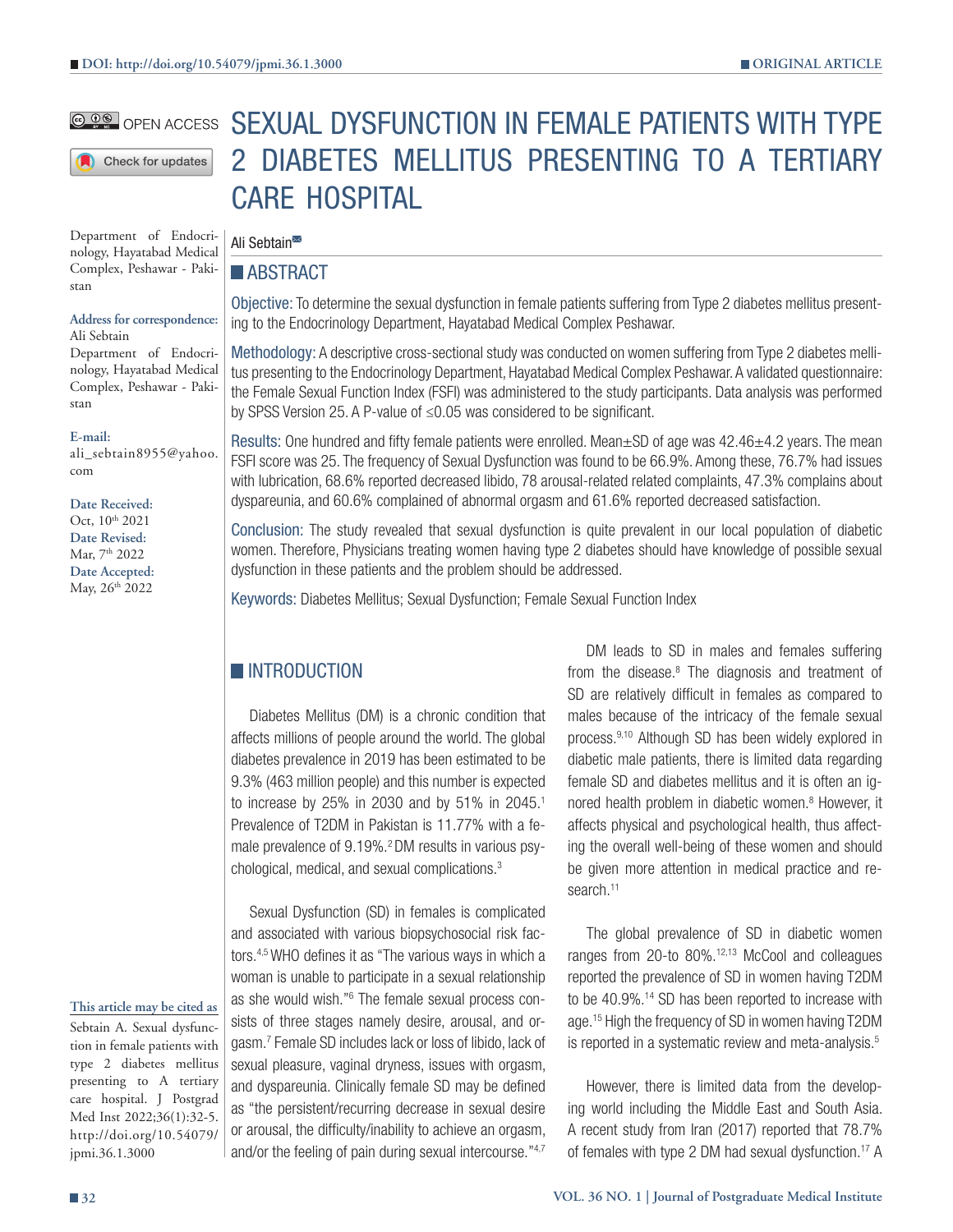study from Ethiopia reported that 53.3% of diabetic women suffer from SD.18 A South Indian study reported that SD is more common in women having less education and age of 40 or more. $19$ 

There is a lack of literature regarding the prevalence and characteristics of SD in our local population of female patients having T2DM. This study aimed to determine the prevalence of sexual dysfunction in females with T2DM and investigate the association between diabetes-related factors and SD.

### **METHODOLOGY**

This cross-sectional study was conducted at the Endocrinology Department, Hayatabad Medical Complex Peshawar. after getting approval from the hospital research and ethical committee (IREB). One hundred and fifty women having T2DM were recruited for the study after getting written informed consent. The minimum sample size calculated was 132 women with T2DM, based on an Iranian study<sup>18</sup> however,  $150$  females were included. The sample was selected based on a consecutive non-probability from January 2021 to June 2021. Inclusion criteria included married females (18-55 years), in a stable relationship, and having type 2 diabetes for at least 5 years, while those with bilateral hystero-oophorectomy; current pregnancy; having sexual dysfunction in the husband; and having SD before developing DM, were excluded from the study.

Study participants were asked to complete a validated questionnaire, the Female Sexual Function Index (FSFI), while they were waiting for consultation. Privacy and confidentiality were assured.

Data regarding the DM duration, types of medicines (oral hypoglycemic agents, insulin), HbA1c, BMI, and hypertension were obtained from medical records.

Data were analyzed using SPSS version 25.0. Continuous variables like age, body mass index, and HbA1c were presented in terms of mean and standard deviation. Categorical variables like type of antidiabetic medications, hypertension, and sexual dysfunction were presented in the form of frequencies and percentages. Sexual dysfunction was stratified according to age, type of hypoglycemic agent, smoking, BMI, and HbA1c to see effect modification. Post-stratification, a chi-square test was applied. A  $p$ -value  $\leq$  0.05 was considered as significant.

## **RESULTS**

The Mean standard deviation of age of the study participants was  $42.46 \pm 4.2$  years. The mean BMI was 29.46±3.52. The mean duration of DM was  $8.42\pm4.6$  years. Mean HbA1c was  $7.64 \pm 1.64$ . The demographic characteristics of the study are given in Table 1.

The mean of the total FSFI score was 25.86. The frequency of Sexual Dysfunction was found to be 66.9%. Among these, 76.7% had issues with lubrication, 68.6% reported decreased libido, 78.7% had arousal-related complaints, 47.3% complained of dyspareunia, and 60.6% complained of abnormal orgasm and 61.6% reported decreased sexual satisfaction.

The study revealed that the association of sexual dysfunction with the age of the patients was not significant ( $p=0.16$ ). The study also failed to show a significant association between DM duration and SD  $(p=0.12)$ . Similarly, there was no statistically significant association between hypertension and SD ( $p=0.55$ ) and type of treatment and SD  $(p=0.85)$ . SD was reported in 89% of women having HbA1c less than 8.5 and 81% of the females having HbA1c greater than 8.5, However, this association was insignificant  $(p=0.089)$ . SD frequency was higher  $(95%)$ 

in women who had primary or below primary education in comparison to ladies who had secondary or higher education (81%), however, this association was also insignificant  $(p=0.093)$ . We also couldn't find a statistically significant association between SD and BMI ( $p=0.815$ ). All these observations are summarized in the table. 1

## **DISCUSSION**

SD is a crucial element of well-being in diabetic patients and various studies conclude that SD is common in diabetic females.5,12,13,16,17 Our study also indicates that SD is very prevalent in these patients (66,9%). Afshari et al, concluded that 78.7% of Iranian women had sexual dysfunction.16 Bak et al concluded that 68% of diabetic women had sexual dysfunction, and AlMogbel et al reported SD in 88.7% of women in Saudi Arabia.<sup>18, 19</sup> Esposito et al., found the frequency to be  $53.4\%$ .<sup>20</sup> A study in Jordan reported the prevalence to be 59.6%.<sup>21</sup> The differences in frequency of SD in various studies might be the result of the following factors: population studied, methods of SD assessment, age of the study subjects, and magnitude of the sample. Two other factors could also influence the prevalence rates: First, the FSFI cut-off score used (e.g., Esposito et al used 23 and we used 26.5 out of 36 in our study).<sup>20</sup> Second, the methods used for privacy and confidentiality of patients were different.

The study didn't show a significant association between glycemic control and the frequency of female SD  $(P=0.089)$ . Afshari et al, Esposito et al, and Abu-Ali et al reported similar results.  $5, 20, 21$  However, this finding is contrary to the findings of Ziaei-Rad et al and Mazzilli et al.<sup>22, 23</sup>

This study didn't show any significant association between the age of the patients and sexual dysfunction. No statistically significant association was also found by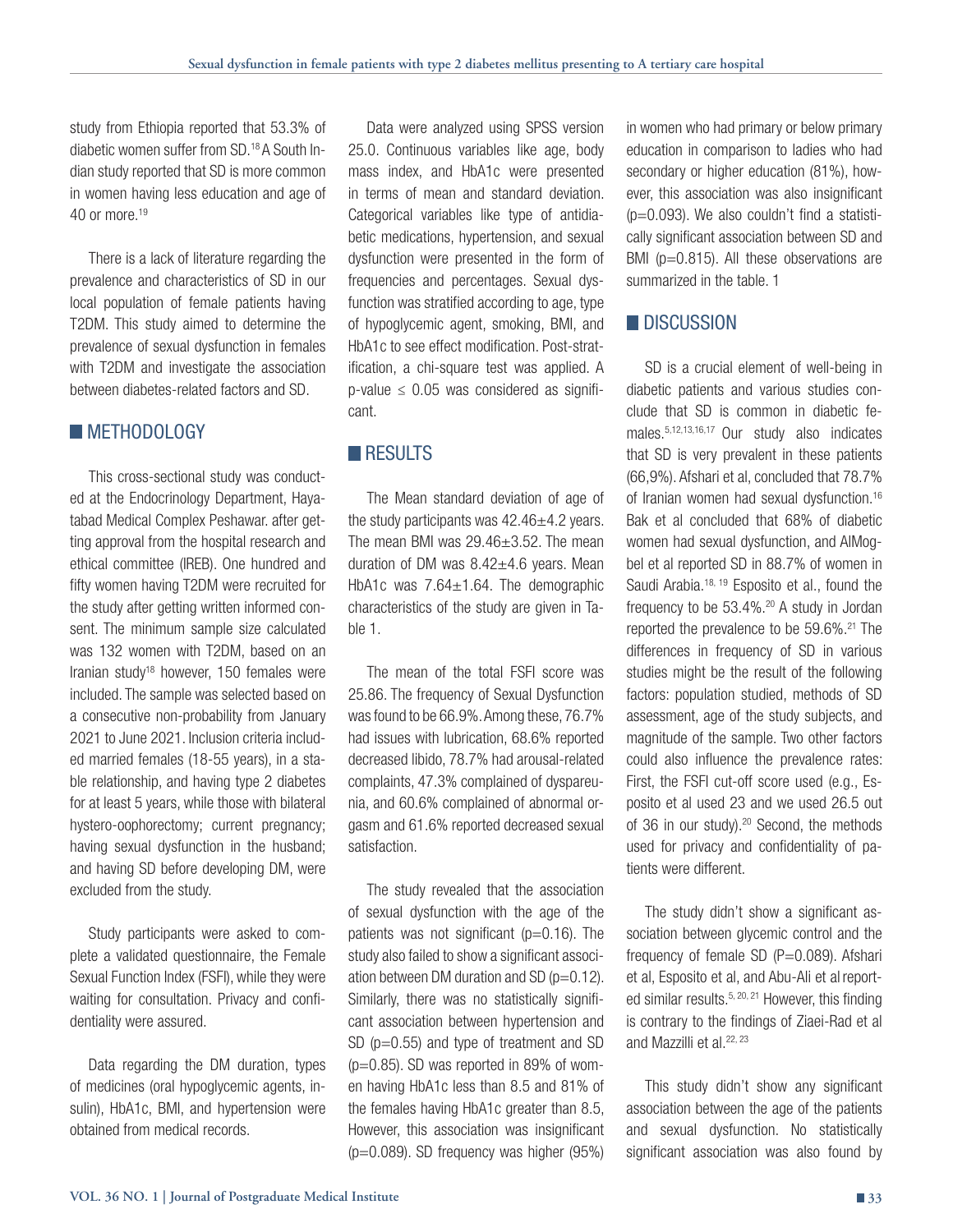| Variable                  |                    | Total Number n(%) | <b>Sexual Dysfunction</b> |                |         |
|---------------------------|--------------------|-------------------|---------------------------|----------------|---------|
|                           |                    |                   | No $n$ (%)                | Yes $n$ $(\%)$ | p-Value |
| Age (years)               | <40                | 39 (26%)          | 14 (35.9%)                | 25 (64.1%)     | 0.16    |
|                           | $40 - 49$          | 111(74%)          | 38 (34.3%)                | 73 (65.7%)     |         |
| Diabetes Duration (years) | $<$ 5              | 45 (30%)          | 14 (31.2%)                | 31 (68.8%)     | 0.12    |
|                           | $5 - 10$           | 66 (44%)          | 24 (36.4%)                | 42 (63.6%)     |         |
|                           | >10                | 39 (26%)          | 12 (30.8%)                | 27 (69.2%)     |         |
| Hypertension (years)      | Yes                | 102 (68%)         | 33 (32.4%)                | 69 (67.6%)     | 0.55    |
|                           | <b>No</b>          | 48 (32%)          | 16 (33.3%)                | 32 (66.7%)     |         |
| Type of Treatment         | Oral hypoglycemics | 91 (60.6%)        | 31 (34.1%)                | 60 (65.9%)     | 0.85    |
|                           | Insulin            | 33 (22%)          | 12 (36.4%)                | 21 (63.6%)     |         |
|                           | Both               | 15 (10%)          | 5(33.3%)                  | 10 (66.7%)     |         |
|                           | Diet + Exercise    | 11 (7.3%)         | $4(36.4\%)$               | 7 (63.6%)      |         |
| HbA1c                     | <7                 | 32 (21%)          | 10(31.3)                  | 22 (68.7%)     | 0.089   |
|                           | $7 - 8.5$          | 79 (53%)          | 29 (36.8%)                | 50 (63.2%)     |         |
|                           | >8.5               | 39 (26%)          | 12 (30.8%)                | 27 (69.2%)     |         |
| Education                 | Primary or less    | 29 (19.3%)        | 9(31%)                    | 20 (69%)       | 0.093   |
|                           | Elementary         | 81 (54%)          | 30 (37.1%)                | 51 (62.9%)     |         |
|                           | Higher             | 40 (26.6%)        | 12 (30%)                  | 28 (70%)       |         |
| <b>BMI</b>                | $18 - 24$          | 74 (49%)          | 25 (33.8)                 | 49 (66.2%)     | 0.815   |
|                           | $25 - 29$          | 57 (38%)          | 14 (35.8%)                | 43 (64.2%)     |         |
|                           | 30-34              | 11(7%)            | 4(36.4)                   | 7 (63.6%)      |         |
|                           | $\geq 35$          | 08 (5%)           | 2(25%)                    | 6 (75%)        |         |
| Occupation                | Employed           | 42 (28%)          | 13 (31%)                  | 29 (69%)       | 0.823   |
|                           | Housewife          | 108 (72%)         | 35 (32.5%)                | 73 (67.5%)     |         |

Table: 1. Patient characteristics and their association with SD.

Mazzilli R et al and Afshari et al.<sup>23, 16</sup>

Our study showed no significant association between sexual dysfunction and duration of DM similar to Ziaei-Rad et al and Esposito et al.<sup>22, 20</sup> On the contrary some studies revealed a significant association between SD and DM duration.

There was a gradual increase in sexual dysfunction with increasing weight, but the association was not significant. Elyasi et al. also reported similar finding.<sup>24</sup> On the contrary Esposito et al and El-Sakka et al reported a significant association between BMI and SD.20, 25

Our sample size was small due to which the results cannot be generalized to all diabetic women. Sexual behavior and functioning may be influenced by religious, cultural, and social norms. Other causes of sexual dysfunction may have been missed.

# **CONCLUSION**

This study revealed that the frequency of SD among women having T2DMis quite high; however, glycemic control is not associated with sexual dysfunction in these patients. Therefore, physicians taking care of women with diabetes should take into account the high prevalence of SD in these women and they should be counseled and treated accordingly.

# **REFERENCES**

1. Saeedi P, Petersohn I, Salpea P, Malanda B, Karuranga S, Unwin N, et al. Global and regional diabetes prevalence estimates for 2019 and projections for 2030 and 2045: Results from the International Diabetes Federation Diabetes Atlas. Diabetes Res Clin Pract. 2019;157:107843. DOI: 10.1016/j. diabres.2019.107843.

- 2. Meo SA, Zia I, Bukhari IA, Arain SA. Type 2 diabetes mellitus in Pakistan: Current prevalence and future forecast. J Pak Med Assoc. 2016;66(12):1637-42.
- 3. Rochester-Eyeguokan C, Meade L. A Practical Approach to managing hypoactive sexual desire disorder in women with diabetes. Diabetes Ther. 2017;8(5):991-8. DOI: 10.1007/ s13300-017-0313-0.
- 4. Muniyappa R, Norton M, Dunn ME, Banerji MA. Diabetes and female sexual dysfunction: moving beyond" benign neglect". Curr Diab Rep. 2005;5(3):230- 6. DOI: 10.1007/s11892-005-0014-3.
- 5. Rahmanian E, Salari N, Mohammadi M,